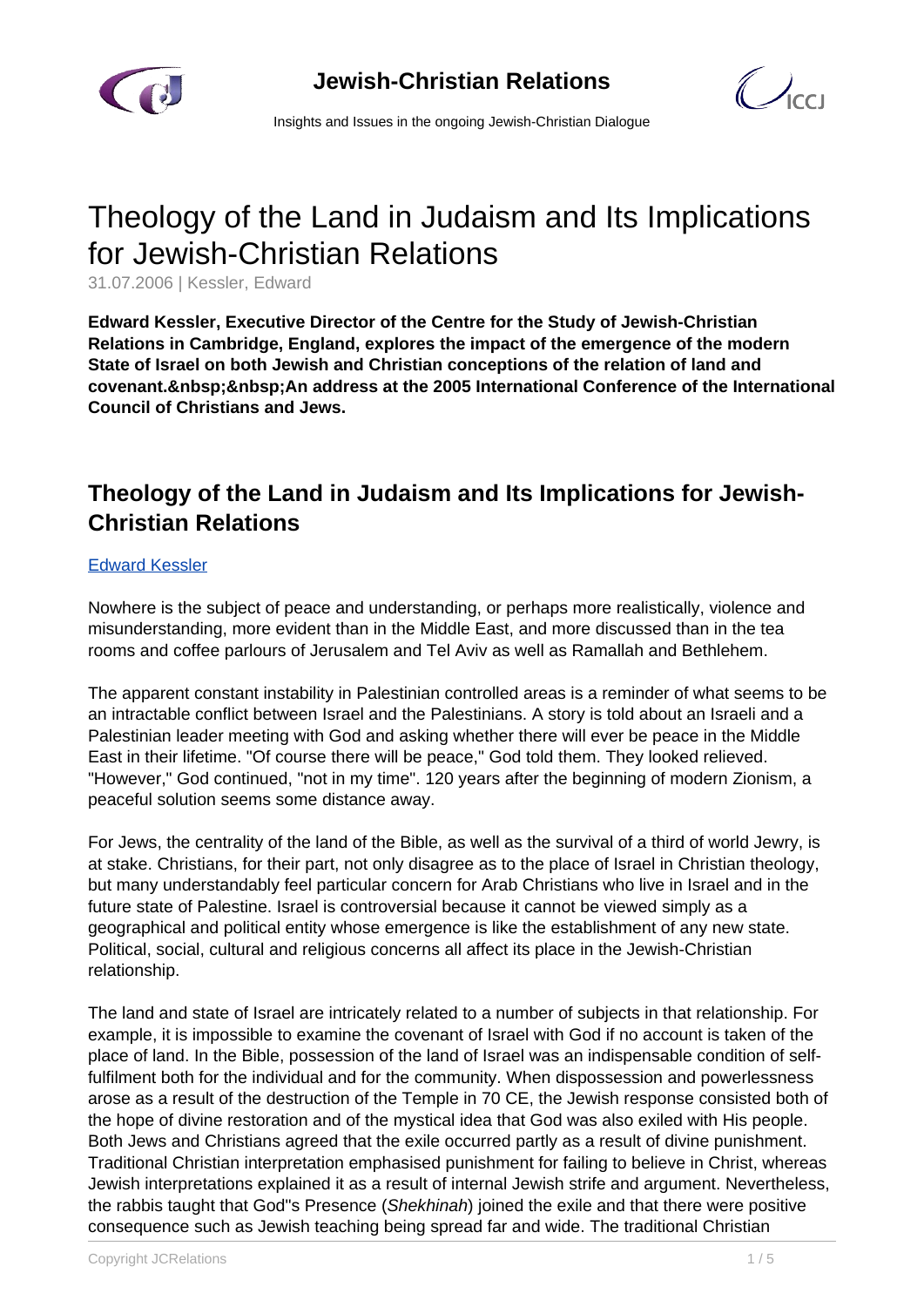emphasis on divine punishment provided the basis for replacement theology – in other words, the belief that Christians replaced Jews as the people of God. This teaching became dominant through the centuries, contributing greatly to antisemitism. The Church Fathers consistently used the historical tragedies of the Jewish people as "proof" that God had rejected them definitively because of their rejection of Jesus. As long as Jerusalem and the Temple lay in ruins, and Jews remained in exile, it appeared that Christians were correct in claiming that Judaism had lost its legitimacy.

These views have been undermined for many reasons, one of which is the emergence of the state of Israel, in which Jews are a sovereign majority and Judaism the established religion of the land. Christianity"s minority status is emphasised by the diminishing number of Christians living in Israel alongside an increasing and significantly larger Muslim Arab population. Genuine contact between Arab Christians and Jews is overshadowed by the Israeli-Palestinian conflict. As a result, dialogue between Jews and Christians (and Muslims) is often transformed into dialogue between Israelis and Palestinians or Israelis and Arabs, with national identities emphasised far more than religious differences.

In recent times, a Palestinian theology of liberation has developed out of replacement theology and the everyday experiences of Palestinian Christians living in Israel since 1948. It is not too extreme to state that the Palestinian Church has faced a major theological crisis since the establishment of Israel. A considerable part of this crisis has been due to a belief that the Bible has been used as a political Zionist text. Naim Ateek argues that "before the creation of the state, the Old Testament was considered an essential part of Christian Scripture, pointing and witnessing to Jesus. Since the creation of the state, some Jewish and Christian interpreters have read the Old Testament largely as a Zionist text to such an extent that it has become almost repugnant to Palestinian Christians". The continuing problems faced by the Palestinian people have added to the crisis. Palestinian Liberation theologians ask, with some justification, for their fellow Christians not to ignore the Palestinian people, their loss of homeland and struggle for liberation.

Yet the problem remains that some Palestinian liberation theologians are politically partisan, hostile to Jews and Judaism and naive about the possibilities of dialogue with increasingly militant Arab Islam. A wholly negative attitude, held by some Christians, towards Israel on the one hand and an embrace of a radical Palestinian Liberation theology on the other are unhelpful. In fact, they are as unhelpful as some more extreme forms of Christian Zionism which view any action by Israel as wholly positive. The truth lies somewhere between the two.

For Jews, the will to survive in the Diaspora generated messianic hopes of redemption, which occasionally led to a high level of anticipation and the extraordinary claims of self-appointed messiahs such as Bar Kokhba and Shabbetai Zvi. One of the common features of these times of messianic fervour was that the Promised Land became a symbol of redress for all the wrongs which Jews had suffered. Thus, modern Zionism became in part the fusion of messianic fervour and the longing for Zion. Jews took their destiny into their own hands and stopped waiting for a divine solution to their predicament. This was a dramatic break from the Diaspora strategy of survival, which advocated endurance of the status quo as part of the covenant with God. For many Jews, the Jewish state offered the best hope not only for survival in response to the breakdown in Europe in the late 19th and early 20th centuries but also for fulfilment. This was the response of what became the major forces in the Zionist movement, the Zionism of Herzl, of Ben Gurion as well as Jabotinsky. For many Jews the establishment of a Jewish State offered the best hope not only for survival but also for their religious and cultural fulfilment.

Martin Buber explained the Jewish historical attachment to the Land of Israel in a letter to Mahatma Gandhi, written in response to Gandhi's November 1938 declaration, which was critical of Zionist aspirations. Gandhi had recommended that Jews remain in Germany and pursue satyagraha ("holding onto truth" which was the basis for his non-violent resistance to British rule) even unto death. Buber forcefully rejected this argument and explained the connection between the Jewish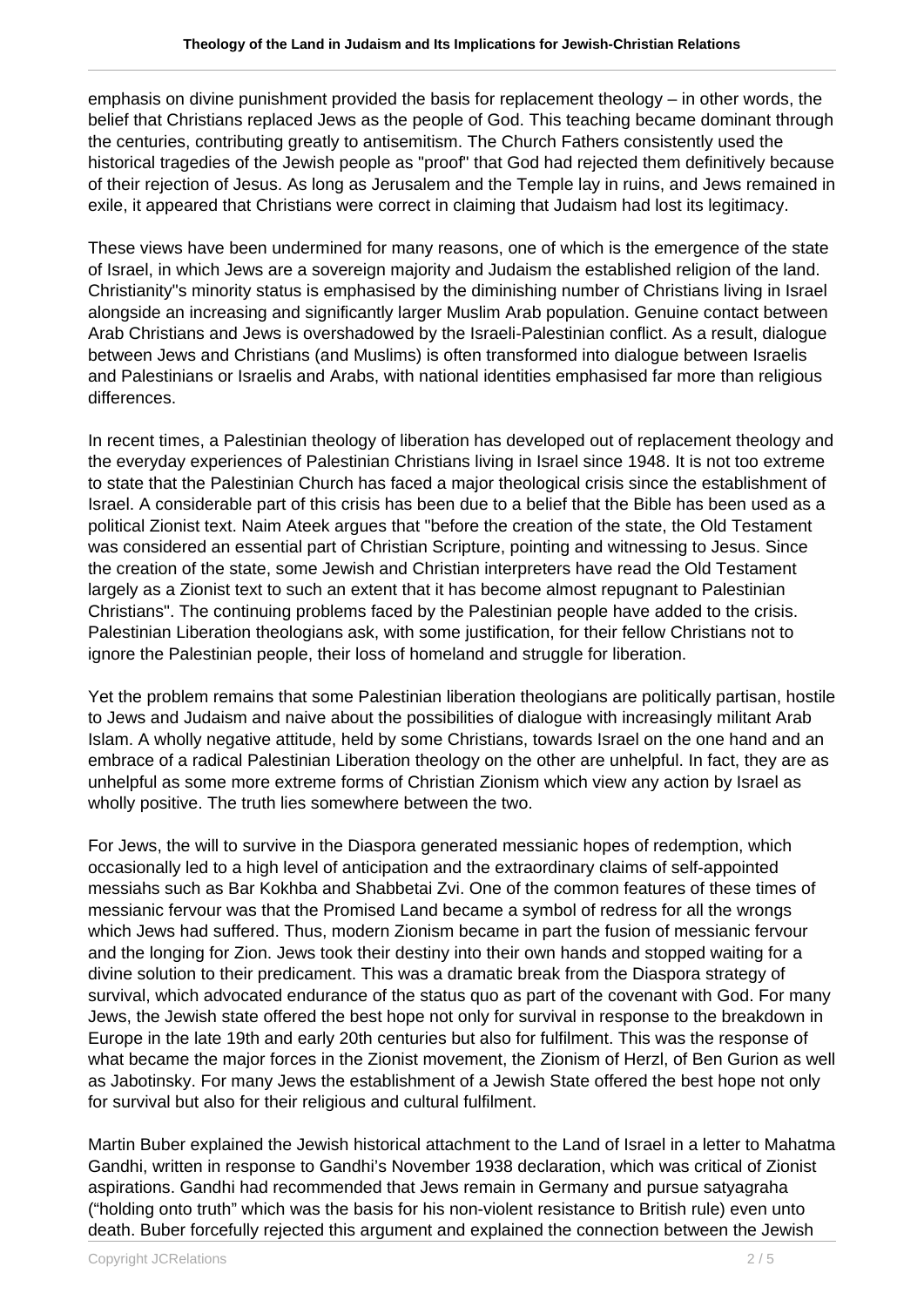people and the land as follows:

You say, Mahatma Gandhi, that a sanction is "sought in the Bible" to support the cry for a national home, which "does not make much appeal to you". No, this is not so. We do not open the Bible and seek sanction there. The opposite is true: the promises of return, of reestablishment, which have nourished the yearning hope of hundreds of generations, give those of today an elementary stimulus, recognised by few in its full meaning but effective also in the lives of many who do not believe in the message of the Bible.

Yet not all Jews supported a Jewish state, particularly before the Holocaust. Indeed, Zionism resulted in vociferous arguments within and between all Jewish groups, secular and religious, Reform and Orthodox. Today most ultra-Orthodox Jews reject the Jewish state arguing that Israel should be a divine and not a man-made creation.

For Christians, perhaps because land is not central to Christian theology, although Christians have generally acknowledged that Jews feel tied to a particular territory, they have found it harder to accommodate the consequences. One eminent American theologian, Walter Brueggemann argues that the subject of land should move to the centre of Christian theology, and suggests that Christians cannot engage in serious dialogue with Jews unless they acknowledge land to be the central agenda. In his view, controversy over the state of Israel highlights the lack of a theology of place in contemporary Christianity.

Roman Catholicism"s attitude towards Zionism changed greatly in the course of the 20th century. In 1904, Pope Pius X (1903-14) rejected Herzl"s plea for support unequivocally stating that "The Jews have not recognised our Lord, therefore we cannot recognise the Jewish people." However, Vatican II and the 1965 document Nostra Aetate, while not explicitly mentioning Israel, began the process which eventually led to the Vatican" s recognition of the state of Israel in 1994. Increasing awareness among Roman Catholics of the place of Israel became much more noticeable during the papacy of John Paul II. His acknowledgement of its significance to Jews can be seen as early as 1984 when in his Good Friday Apostolic Letter he wrote: "the Jewish people who live in the State of Israel, and who preserve in that land such precious testimonies to their history and their faith, we must ask for the desired security and the due tranquility that is the prerogative of every nation and condition of life and of progress for every society."

Ten years later the state of Israel and the Holy See exchanged ambassadors, and the process begun in 1965 reached another significant landmark with the Pontiff" s pilgrimage to Israel in 2000, and the everlasting image of his visit to the Western Wall. Following Jewish tradition, the Pope placed a written prayer in a crevice of the Western Wall. The short typed prayer with an official seal read: "God of our fathers, you chose Abraham and his descendants to bring your Name to the Nations. We are deeply saddened by the behavior of those who in the course of history have caused these children of yours to suffer, and asking Your forgiveness we wish to commit ourselves to genuine brotherhood with the people of the Covenant."

Nevertheless, even though there have been great changes in Christian teaching on Judaism, a resurgence of anti-Israeli attitudes, particularly in Europe, has taken place in the last few yeas and the feeling remains that whilst the Church has for many years been grappling with issues related to Christian antisemitism, attitudes towards the Land and State of Israel continue, from the theological perspective, to be more difficult to tackle. Theological difficulties have made a Christian reorientation to Israel problematic. Simply put, it has been easier for Christians to condemn antisemitism as a misunderstanding of Christian teaching than to come to terms with the reestablishment of the Jewish State. As a result, the subject of Israel has probably caused as much disagreement and division within the Church as any other topic in Jewish-Christian dialogue. Alice Eckhardt is one of a number of scholars who points out the contrast between Christian willingness to tackle antisemitism and the Shoah with Christian reticence on the subject of Israel. Rather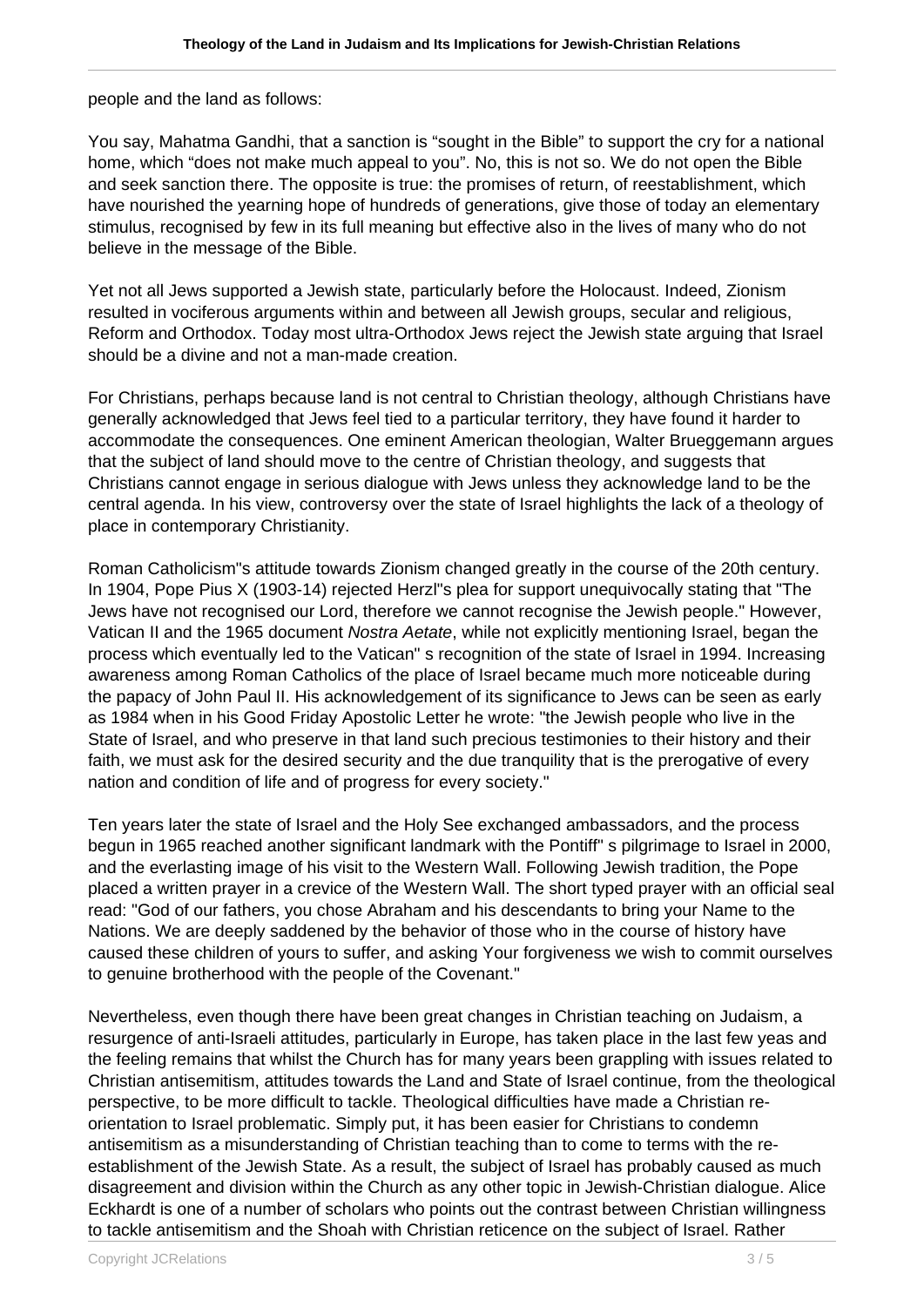controversially, Eckhardt argues that Christians are more likely to think about the Shoah than the State of Israel because the former accords with the traditional stereotype of Jews as a suffering and persecuted minority. Israel however challenges this assumption, it transforms the victim into a victor.

The recent Anglican discussions concerning economic divestment from Israel, following closely similar conversations within the URC and UCC, demonstrate the urgent need for these churches to initiate a dialogue with Jewish theologians, teachers and leaders. I am concerned, for example that increasing pressures on Anglican-Jewish relations are damaging and have called on Anglican leaders to build bridges before the gulf becomes dangerously wide. It was only just over 15 years ago that the Anglican Church was a leading light in Christian-Jewish dialogue, producing a remarkable document commending Anglicans to engage in a dialogue with Judaism and to show "a willingness to listen to the partner; to try to see with their eyes and feel with their heart". At that time, the Church called for a "common mission" between Christians and Jews.

Recent documents are noticeable for their strong criticism of Israel and equally noticeable for its silence about failings of the Palestinians and their leadership points to a growing distance between, for example, Anglicans and Jew. From my discussions with Anglicans, it is also clear that many Anglicans do not agree with the Council and especially with the Anglican Peace and Justice Network which produced the document. The Archbishop of Canterbury has called a growing division within the Anglican Communion a potential "catastrophe".

It is essential for leading Anglican and Jewish thinkers to meet soon to discuss the issues that are of most concern. Jews must be prepared to discuss the conflict between Israel and the Palestinians with Christians and to listen to their concerns. At the same time, Christians must realise that Judaism is not only a religion but a people and a civilization and through dialogue work to understand the importance of the land of Israel to the majority of Jews throughout the world. An interested and informed onlooker should realise that the truth lies somewhere between the two.

The territorial distances between the Palestinians and Israelis are much smaller than the emotional gap between the two peoples. Today, the biggest problem is a lack of trust. Israelis are still angry with the Palestinians because they rejected the Camp David proposals in 2000 and returned to the use of terror. Palestinians are angry with the Israelis because they live in poverty, under the constant threat of violence.

However, there are other dangers, such as arguing that what was once an interpretation about the nature of the biblical word and promise is now in the situation of Israel concretised in a contemporary event. The challenge to Jewish-Christian dialogue as a result of an emphasis on fulfilment of biblical prophecy can be seen in the writings of some evangelical Christians as well as fundamentalist Jews.

What happened a hundred years ago to the Jews outside of Israel is considered by some as historically remote compared to biblical events, which are viewed as almost contemporary. The present becomes transformed into biblical language and geography, which leads to the danger of giving metaphysical meaning to geographical places. The fundamentalist Jew in Israel interprets the ownership of the Land of Israel in terms of a divine gift. This creates a great danger of bestowing divine importance to Israel and the vocation of the Jew becomes a dedication to the existence and the restoration of the cosmic state. Thus, the return to the Land is a fulfillment of the divine promise and reflects a return to the original fullness. However, the biblical promises do not define the same borders and by choosing the widest ones the fundamentalist abuses the idea of the promise, which is related to the Land.

There are also dangers when those who, in the name of dialogue, move from a position of commitment for the well being of Israel to one of almost Israel can do no wrong. This is not